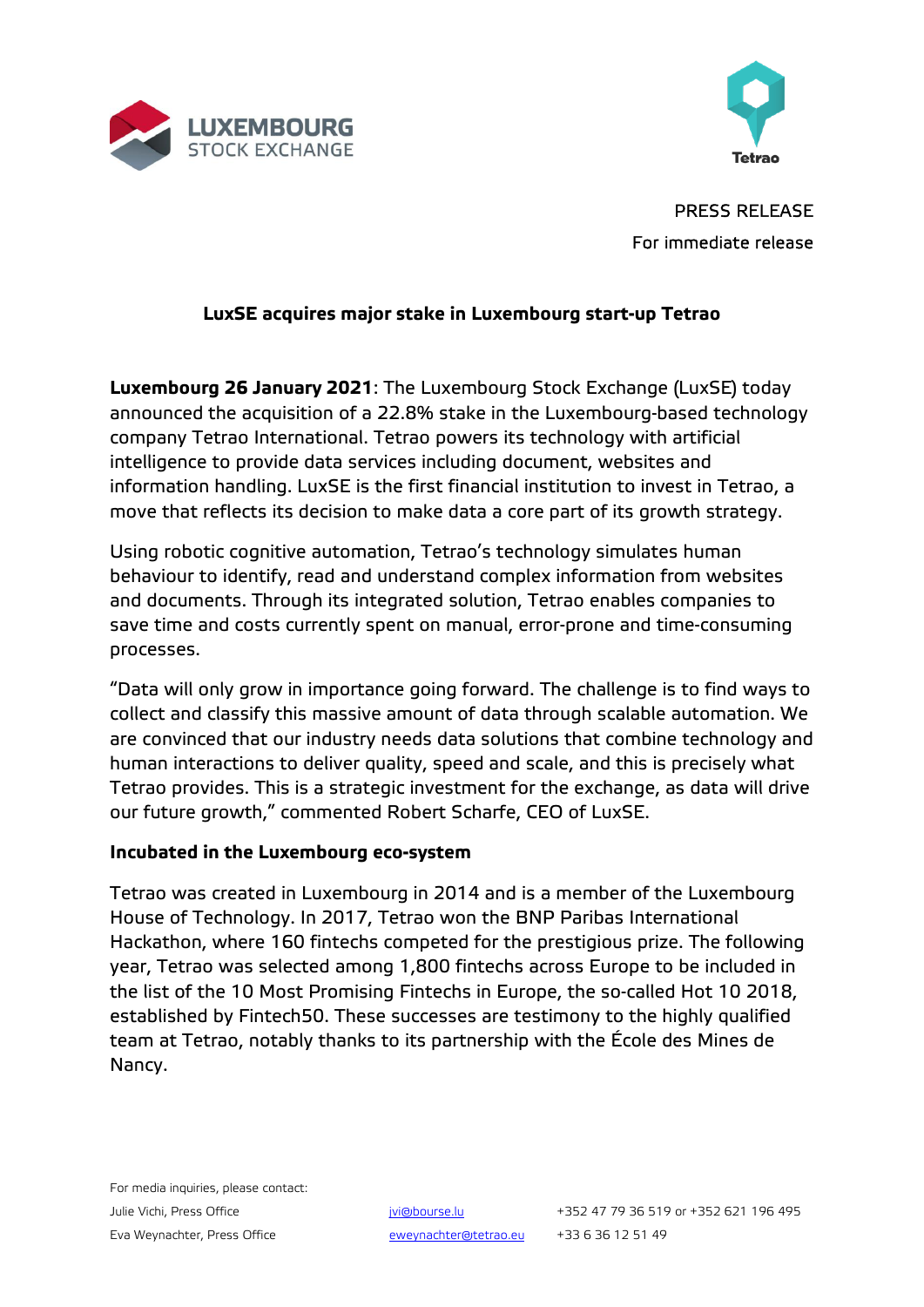



Tetrao started its commercialisation in 2017, and since then, the start-up has opened offices in France and Spain and has recently grown to 25 employees, with ambitious plans ahead.

"Artificial Intelligence is only in its first stages of deployment in the industry. It has great potential to change the way we work with data, improving dramatically both quality and time to market. Thanks to the backing of LuxSE, Tetrao has the means to become a key leader of the AI-driven economy in Europe and is able to tackle new challenges," stated Christian Gillot, CEO and Founder of Tetrao.

## **AI-powered data collection**

Tetrao is currently working with LuxSE to further develop its strategic LGX DataHub. In just 3 months, Tetrao has collected 350,000 sustainability data points from 385,000 document pages. Tetrao manages the data collection in collaboration with LuxSE's sustainable finance experts, who validate the quality of the data. The LGX DataHub was last year's flagship development at the sustainability-focused exchange and was launched in September 2020.

In 2019, Tetrao launched an R&D project for the investment fund industry that collects daily documentation and relevant metadata on 85,000 instruments of the fund industry. In this context, Tetrao has entered into a strategic alliance with Fundsquare, the wholly owned subsidiary of LuxSE, and a leading service provider to the fund industry. By combining Tetrao's technology with Fundsquare's market infrastructure, the two parties are working to enlarge Fundsquare's data scope, creating new features and services and enabling scale.

## **Betting on tech start-ups**

The Luxembourg Stock Exchange is following the technology start-up landscape closely. In 2019, the exchange acquired stakes in Luxembourg-based start-up Startalers and London-based fintech Origin. Last year, LuxSE further increased its investment in Origin as other shareholders joined in a new funding round. The exchange is also one of the founding shareholders of FundsDLT, which completed its series A funding round in 2020.